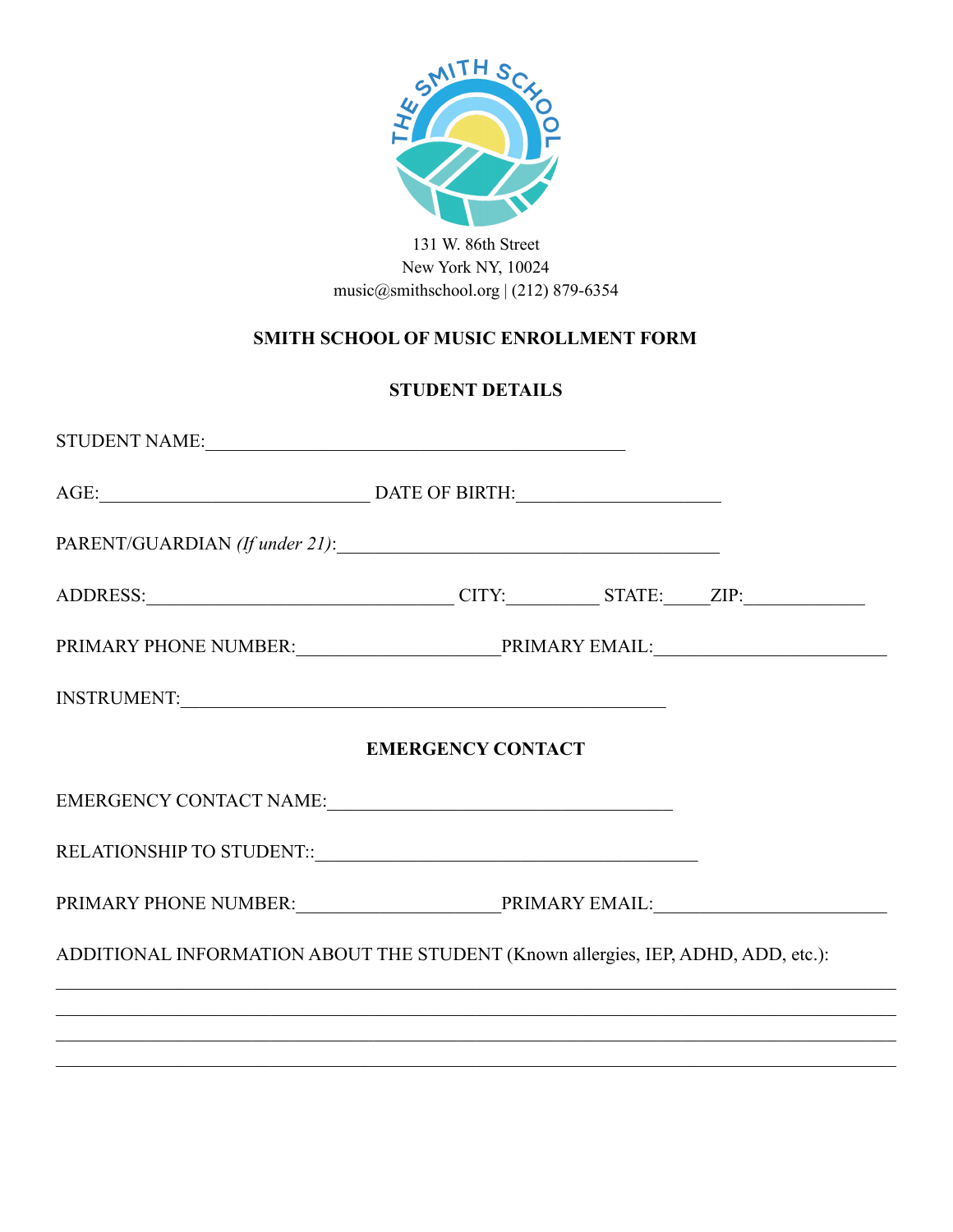Welcome to The Smith School of Music! We offer high quality private and group music lessons on the Upper West Side. Please kindly read this policy. It is designed to create fair use of our time together and can be referenced when questions arise.

## **ENROLLMENT**

New students may take one complimentary 30-min introductory lesson before committing to weekly lessons. Payment for the entire semester is due at the first lesson. Checks should be made out to 'The Smith School'. If you would like to continue and secure a weekly slot in our teacher's schedule here is what we will need:

- **1. A signed copy of The Smith School of Music's Registration form. Signing the form indicates to us that you are familiar with our policies.**
- **2. Tuition payment for the current semester. This must be paid in full before the first lesson, otherwise lessons cannot begin. Payments can be made by check or through our website.**

#### **RATES:**

#### **Summer Lessons 2022**

The summer semester will be flexible, allowing time to reunite with friends and family, go on vacation, etc. It will consist of 10 lessons on a set day and time that can be used between June 14th and August 30th. This means that students can maintain progress on their instrument, while enjoying a well deserved break over the summer. Lessons will be in person at The Smith School or online using Zoom. Students may opt for a hybrid system if they are traveling over the break.

| No. of Lessons | <b>30 Minutes</b> | <b>45 Minutes</b> | 60 Minutes |
|----------------|-------------------|-------------------|------------|
| 10             | \$475             | \$600             | \$700      |

#### **TUITION**

Lessons are based on a **one semester** commitment, which reserves the students an exclusive weekly time slot in our teaching schedule. Lessons will be in person at the Smith School of Music or online using Zoom. Students can choose a hybrid of both options.

#### **PAYMENT OPTIONS**

**Personal check:** Please make a check payable to "The Smith School". **Cash:** (*please have an exact amount in the envelope with the student's name on it*) **Online:** Go to our [website](https://www.smithschool.org/product-page/monday-lessons) to pay securely online using credit or debit card.

#### **TEACHER COMMUNICATION**

It is at the teacher's discretion to give out their contact information. Teachers shall not solicit students for lessons outside of the school's schedule.